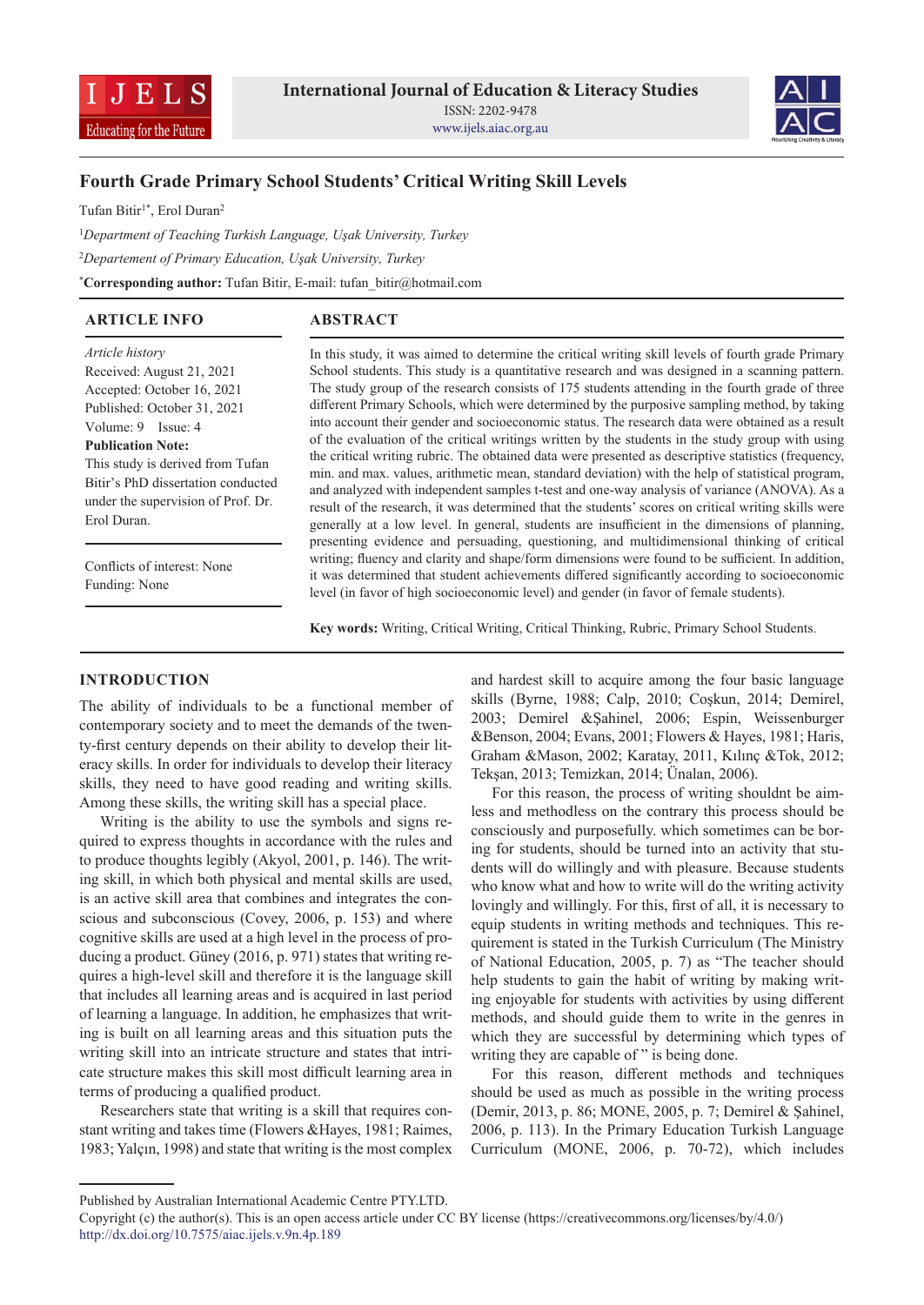writing methods and techniques in the most detailed way, these methods and techniques are listed as follows:

- Writing by taking notes
- · Summarizing
- $\Box$  Fill in the blanks
- $\Box$  Writing by choosing from the pool of words and concepts
- **Freelance writing**
- · Controlled writing
- $\Box$  Guided writing
- $\Box$  Creative writing
- $\Box$  Writing by completing text
- $\Box$  Predicting writing
- $\Box$  Writing a text by reconstructing it in its own words
- $\Box$  Writing by creating a new text based on a text
- $\Box$  Writing from the senses
- $\Box$  Writing as a group
- $\Box$  Critical writing

Critical writing, which is among these writing methods and techniques and is the focus of the research, has a special place in writing education.

Today's world is going through a period in which a rapid change and transformation takes place, and changes occur in every field regarding the production, use and transfer of information. At the center of these changes is "knowledge". In order to access this information, the individual must be well literate. However, in this age called the "information age", the individual is faced with a lot of true and false information, and in order to reach the right information in the face of this information pollution, he must think, question, distinguish and convey his thoughts effectively in written and verbal form. This is possible with the development of reading and writing skills on the basis of a critical perspective rather than traditional literacy. For this reason, it is necessary to acquire critical reading and critical writing skills.

Critical writing is expressed in the Turkish Language Curriculum (MONE, 2006, p. 72) as "a writing method that aims to develop students' ability to evaluation the events and situations objectively around them, to make comments, to produce ideas and solutions". As it can be understood from the definition, critical writing is a writing method in which high-level thinking skills such as critical thinking are used (Graham &Harris, 2000).

For this reason, critical thinking is the basis of critical writing. This type of thinking is a mental and affective process that requires examining the process of obtaining information, questioning in multiple ways, applying thinking processes in an effective, impartial and disciplined way, evaluating and developing new situations and products based on criteria (Akınoğlu, 2001, p. 20). Beyer (1991, p. 124) states that there are some advantageous qualities possessed by inquiring and competent thinking critical individuals with such high-level thinking skills, and lists these qualities as follows:

- $\Box$  Expresses a problem, problem or claim clearly,
- $\Box$  Requires others to use precise language,
- $\Box$  Does not act without thinking,
- $\Box$  Controls their work,
- $\Box$  Be determined to form an idea,
- $\Box$  Investigate and present reasons and evidence supporting the claims made,
- $\Box$  Judgments more with the help of problems, goals and results, not with the help of dogmas and longing ideas,
- $\Box$  Uses prior knowledge,
- $\Box$  Tends to doubt judgment until sufficient evidence is available.

Individuals who have acquired such basic thinking skills develop their writing skills by increasing their expressive power (Göçer, 2010, p. 188). Paul and Elder (2005) stated that using critical thinking skills in critical writing improves individuals' writing and reasoning skills and deepens their knowledge, and stated that good writing should reflect a critical thinking perspective.

A critical essay should include some essential elements as well as critical thinking. When the literature on this subject is examined, some studies in which some definitions of critical writing are made and determinations are made about the elements of critical writing (Alan, 1994; Göçer, 2010; Karabay, 2013; Karaca, 2019; Kurland, 2021; MONE, 2006; Paul & Elder, 2005; Topçuoğlu Ünal &Tekin, 2013; Wallace & Wray, 2008) were found. In line with the information about critical writing in these studies, the dimensions of critical writing; It is expressed as "planning, presenting evidence and persuading, questioning, multidimensional thinking, objectivity, consistency, clarity and fluency, shape and form". These dimensions form the basis of critical writing and guide writers in critical writing.

Even if the elements of critical writing are known, critical writing should be taught in a planned and programmed way. Because, it is possible for educational activities to reach the desired goal by means of a programmatic way, in line with a specific purpose, through teaching programs. In this direction, curricula and curricula are updated and necessary course activities are planned depending on the new approaches developed according to the requirements of the age. In this direction, objectives and achievements for writing skills were determined in the 2005 Turkish Curriculum, activity-based practices were included to achieve these, and various methods and techniques were suggested to be used. Critical writing is a writing method that was first developed with a constructivist approach in 2005 and later included in the 2015 and 2018 Turkish Curriculums. However, explanatory gains and activities related to critical writing were not included in the 2019 Turkish Curriculum. As such, the 2005, 2015, 2018 Turkish Curriculums can be taken into account when evaluating the achievements related to critical writing.

When Table 1 is examined, it is seen that there are no acquisitions for direct critical writing at the Primary School fourth grade level in the 2005, 2015 and 2018 Turkish Language Curriculums. Anyhow, with the thought that some acquisitions will indirectly contribute to critical writing skills, four acquisitions in the 2005 Turkish Language Curriculum and one in both in the 2015 and 2018 Turkish Curriculum have been identified.

In the scope of this information, it is seen that critical writing skills, which require using high-level mental skills such as to evaluate events and situations impartially, making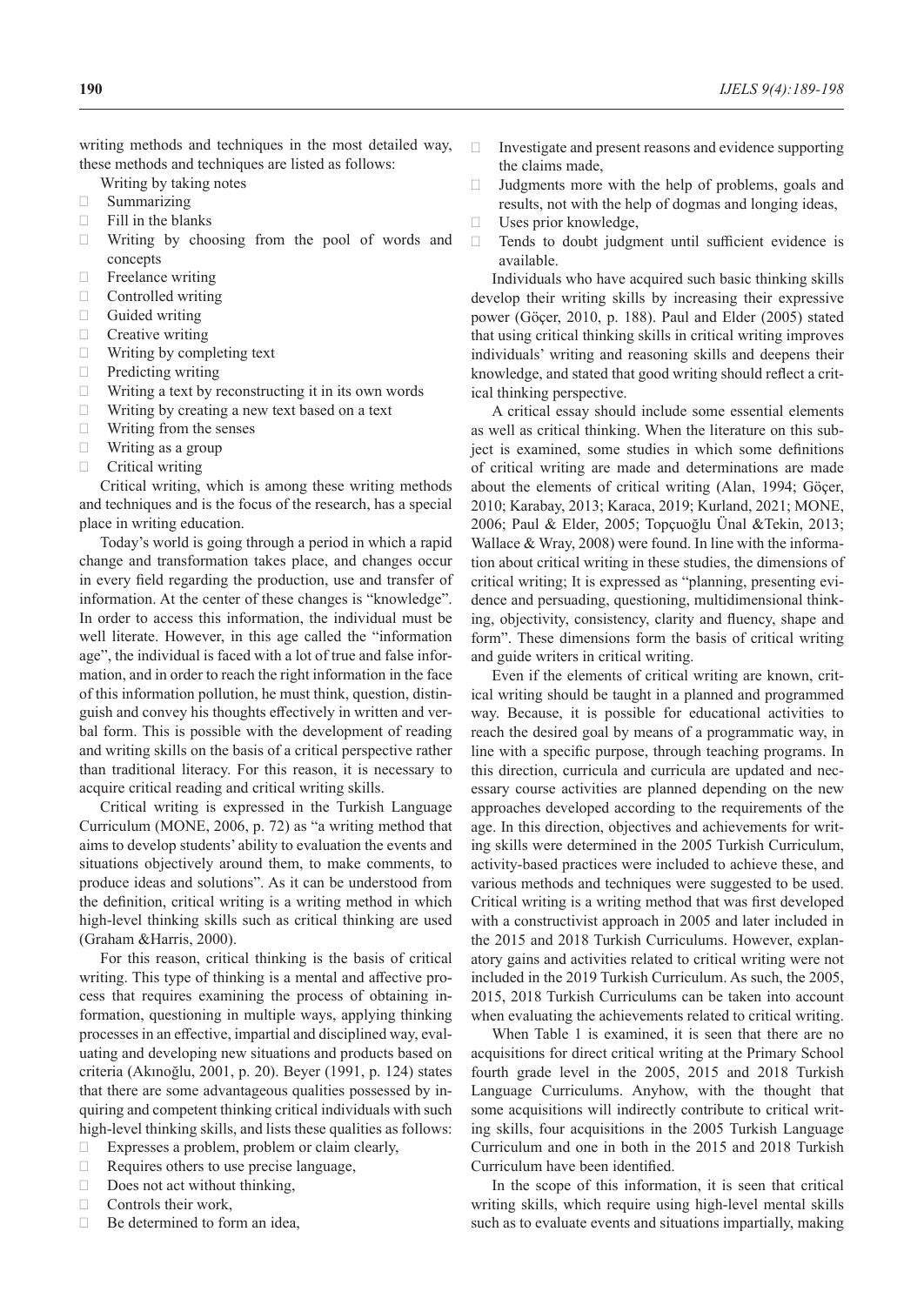**Table 1.** Primary School Fourth Grade Critical Writing Outcomes in 2005, 2015 and 2018 Turkish Language Curriculum

| <b>Teaching Programs</b>            | <b>Learning output</b>                                                                                                     |
|-------------------------------------|----------------------------------------------------------------------------------------------------------------------------|
| 2005 Turkish<br>Language Curriculum | Can evaluate his/her own writing in<br>terms of meaning and form                                                           |
|                                     |                                                                                                                            |
|                                     | Can make comparisons in his/her own<br>writings                                                                            |
|                                     | Can write articles explaining why his/<br>her agrees with an idea or not                                                   |
|                                     | Can write inquisitive articles                                                                                             |
| 2015 Turkish<br>Language Curriculum | Can self-correct, rewrites, and edit<br>erroneous expressions, spelling<br>and punctuation errors that blur the<br>meaning |
| 2018 Turkish                        | Can edit his/her writing                                                                                                   |
| Language Curriculum                 |                                                                                                                            |

comments, producing ideas and solutions, analysis, synthesis, questioning, and discussion, are not given sufficient importance both in related literature and in Turkish Language Curriculum.

However, in our age, individuals need to be equipped with modern literacy types and their skills in addition to traditional literacy in order for social communication to continue between generations and for individuals to lead a life in harmony with contemporary life. In this direction critical writing should be included more in Turkish Language Curriculum, both as an outcome and as an activity, and should be developed by teaching it as a writing method that students can use actively in Primary Schools period. However, when the literature is examined, studies have mostly been found to determine the critical writing skill levels of Secondary School students and to develop these skills (Dal, 2015; Potur, 2014; Söylemez, 2015; Tiryaki & Ateş, 2021; Uzun & Sünter, 2020). There is no study in the literature to determine the critical writing skill levels of Primary School students. For this reason, this study is important in that it is a study to determine the critical writing skill levels of Primary School fourth grade students and to eliminate such a deficiency in the literature.

In addition, this study will determine the level of critical writing skills of Primary School fourth grade students and will provide ideas for the authors in terms of future studies to improve this skill. Thus, it is anticipated that this study will form a basis for future studies on the development of critical writing skills of Primary School students.

Finally, the increase in the number of studies on the use of critical writing at the Primary School level will increase awareness in this field and will ensure that the achievements and activities related to critical writing are included in the Primary School Turkish curriculum.

That is why, this study aimed to determine the critical writing skill levels of Primary School fourth grade students. For this purpose, the following questions were addressed:

What are the critical writing skill levels of Primary School fourth grade students?

- 2. Do critical writing skill levels differ according to gender in Primary School fourth grade students?
- 3. Do critical writing skill levels differ according to socioeconomic level in Primary School fourth grade students?

# **METHOD**

# **Research Design**

In this study, scanning pattern, which is one of the quantitative research approaches, was used. Survey models are research approaches that aim to describe past or present situation as it is. In survey research, the event, individual or object that is the subject of the research is tried to be defined in its own conditions and as it is (Karasar, 2012, p. 77). The data are analyzed statistically and the results are interpreted by considering previous studies (Creswell, 2012, p. 376). For this object, the survey model was used to determine the critical writing skill levels of Primary School fourth grade students.

### **Study Group**

There are 5 Primary Schools in the district where the research was conducted. These schools are public, free public schools. For this reason, there are students from every socioeconomic level (low, medium and high socioeconomic level) in these schools. Of these 5 Primary Schools, two Primary Schools are lower; two Primary Schools are Middle and one Primary School consists of students with high socioeconomic status. Due to the fact that the survey model tries to define the subject of the research, the individual or situations in their own conditions, no distinction was made between the Primary Schools in the district and data were collected from the fourth grade students in all Primary Schools in the district. However, in the process of analyzing the collected data, it was ensured that an equal number of data (60 low, 55 medium, 60 high) from each socioeconomic level was analyzed. In addition, it was ensured that the numbers of the gender characteristics of the students were close to each other (90 girls, 85 boys).

In this direction, the study group of this research consisted of a total of 175 fourth grade students studying in the fourth grade in the 2020-2021 academic year, determined by the purposeful sampling technique, taking into account gender (90 girls and 85 boys) and socioeconomic levels (60 low, 55 medium, 60 high).

### **Data Collection Tools**

Research data were gained by using a rubric (Appendix 1) that was developed by the researchers to evaluate the critical writing products of Primary School fourth grade students. The rubric was developed in line with the opinions of 54 classroom teachers, 12 Turkish teachers, 8 doctoral students continuing their postgraduate education in the field of Classroom Education and Turkish Education, and 16 academicians who are experts in the field of Basic Education.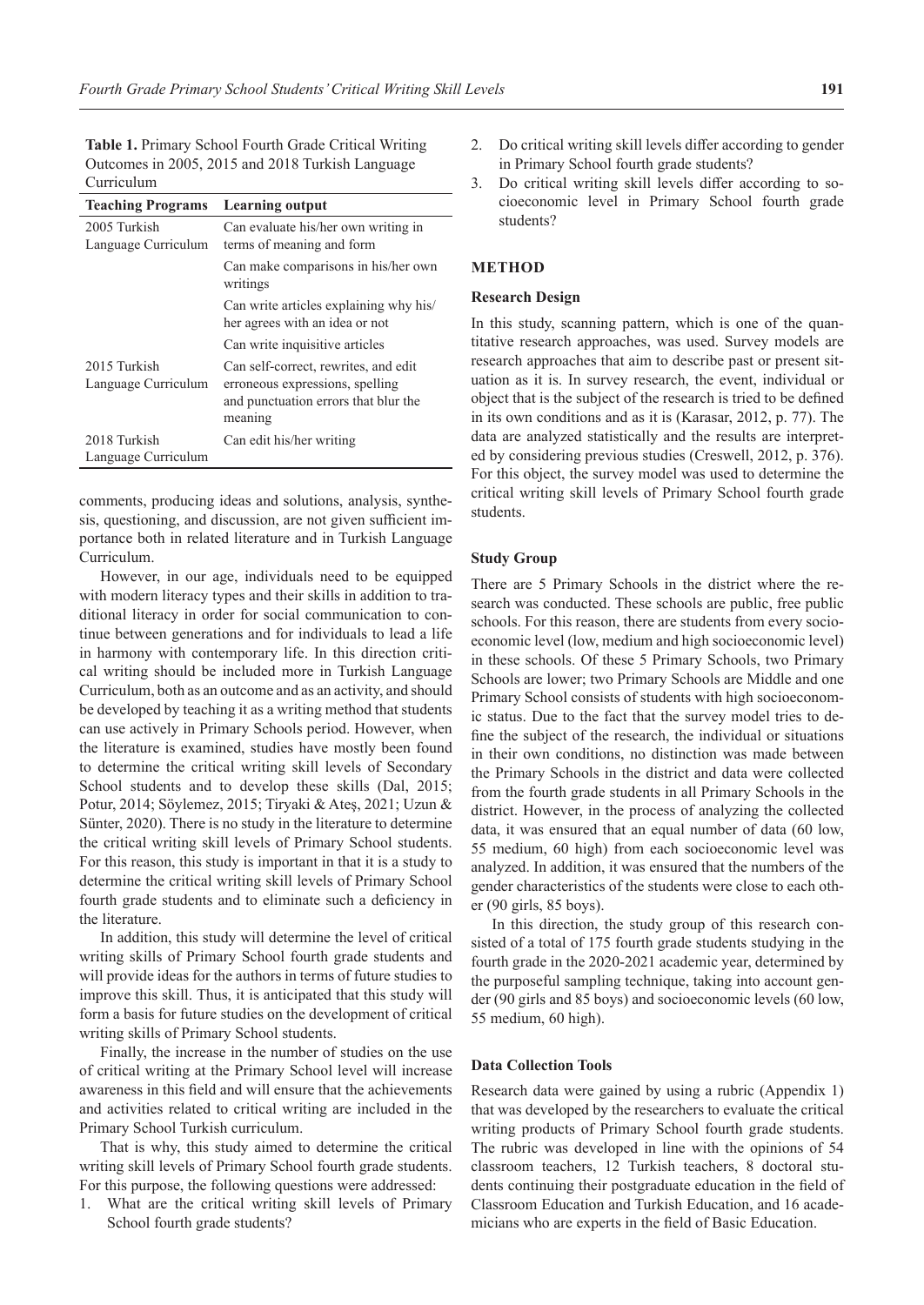First of all, a critical article was written to the fourth grade students and the written products of the students were examined by the researchers, and it was determined which situations the students paid attention to or which elements were missing while writing a critical article. Then, the opinions of Turkish teachers and Primary School teachers about which criteria should be included in the evaluation of a critical article were taken. Then, the achievements in the 2005, 2015, 2018 and 2019 Primary School Turkish Curriculums were examined, articles in peer-reviewed journals were read, master's and doctoral theses were examined and an item pool was created by scanning books on critical writing. Finally, a rubric was created for item pools and presented to the opinion of 8 doctoral students continuing their postgraduate education in the field of Classroom Education and Turkish Education, and 16 academicians who are experts in the field of Basic Education. The experts examined the items in terms of content and suitability for the level and finalized the critical writing scoring scale.

This scoring key has 8 dimensions as follow: "planning", "providing and persuading", "questioning", "multidimensional thinking", "objectivity", "consistency", "clearness and fluency", "shape/form", and 19 items. It also consists of 5 levels as follow: "strongly agree", "agree", "partially agree", "disagree" and "strongly disagree".

Since the target audience of the scoring key is Primary School students, it was decided to give 1 point instead of 0 to the students with low levels in scoring in line with the measurement-evaluation practices of the Ministry of National Education. Thus, the lowest score a student can get from the scoring key was determined as 20 and the highest score as 100.

#### **Data Collection**

In the study, it was aimed to determine the critical writing skill levels of Primary School fourth grade students by considering their gender and socioeconomic status. Therefore, at the stage of data collection, the list of schools to be researched was created especially by considering the socioeconomic levels of the students. To this spot, the researchers determined three Primary Schools with low, medium and high socioeconomic levels in the region where they would conduct the implementation process. Then, the student groups to be implemented in schools were tried to be determined in a balanced way, taking into account their gender characteristics (90 girls and 85 boys).

Afterwards, the students were met and briefed about the aims of the study. Then, in order to create an environment of closer between the students and the researchers, and thus to collect more reliable data for the research, the researchers talked about the contributions of the research to them, and the questions from the students were answered by the researchers.

After determining the study groups and having conversations with the students, the researchers asked the students to list some situations that they observed in their close environment or that they saw as a problem. These lists collected from students would form the subject list of students' critical writings. The researchers examined these lists and determined the issues that the students saw as the most problematic or that they observed in their environment. The researchers stated that some problems related to the subjects determined by the students (insufficient parks and trees in students' neighborhoods, neighborhood problems related to Syrian refugees, lack of internet cafes) are also included as themes and topics in Turkish textbooks (Ataşçi, 2020, p. 74, p. 119, p. 244). For this reason, the researchers preferred these topics as critical writing topics in the research. These writing topics are as follows:

- $\Box$  Imagine that you are the mayor of the area you live in and express your views on what to do first for the children by writing a critical article.
- $\Box$  Express your views on children's spending time using technological devices such as smart phones, tablets, and the internet at an early age by writing a critical article.
- $\Box$  Please write a critical article to express your views on the living in our country of our Syrian refugees, who had to leave their homes due to some problems in their country. The researchers asked the students to write a critical

article on any of these three subjects during two lesson (30 minute + 30 minute). One of the biggest reasons for the researchers to write critical articles about the situations in the immediate environment of the students is the previous pre-application. The researchers had a different student group write a critical article about a subject that they saw as a problem in their close circle. Positive feedback was received from student writings. Due to this preliminary application, which contributed to the reliability of the research, the researchers benefited from the situations in the students' immediate surroundings in the study.

Finally, the critical writings written by the students were scored with a critical writing rubric. Thus, the data collection process was terminated by the researchers and the process of analyzing the data was started.

#### **Analysis of Data**

The data gained for the first sub-problem of the research are presented as descriptive statistics (frequency, min. and max. values, arithmetic mean, standard deviation). The data gained for the second sub-problem were analyzed by independent samples t-test. Independent sample t-test is a parametric test used to test whether there is a statistically significant difference between two independent groups by looking at the means (Seçer, 2017, p. 59). In this study, Independent sample t-test was used for reasons such as the dependent variable being continuous, the independent variable being categorical (for example, female and male), the normal distribution of the dependent variable in each group (Normality) and the closeness of the variances (Homogeneity).

Finally, the data gained for the third sub-problem was analyzed by one-way analysis of variance (ANOVA). ANOVA is a parametric test used to test whether there is a statistically significant difference between the means of independent groups (Sönmez & Alacapınar, 2014, p. 191) In the study, anova was used for reasons such as the continuous dependent variables, the normal distribution of the samples, and the sufficient sample size for each group.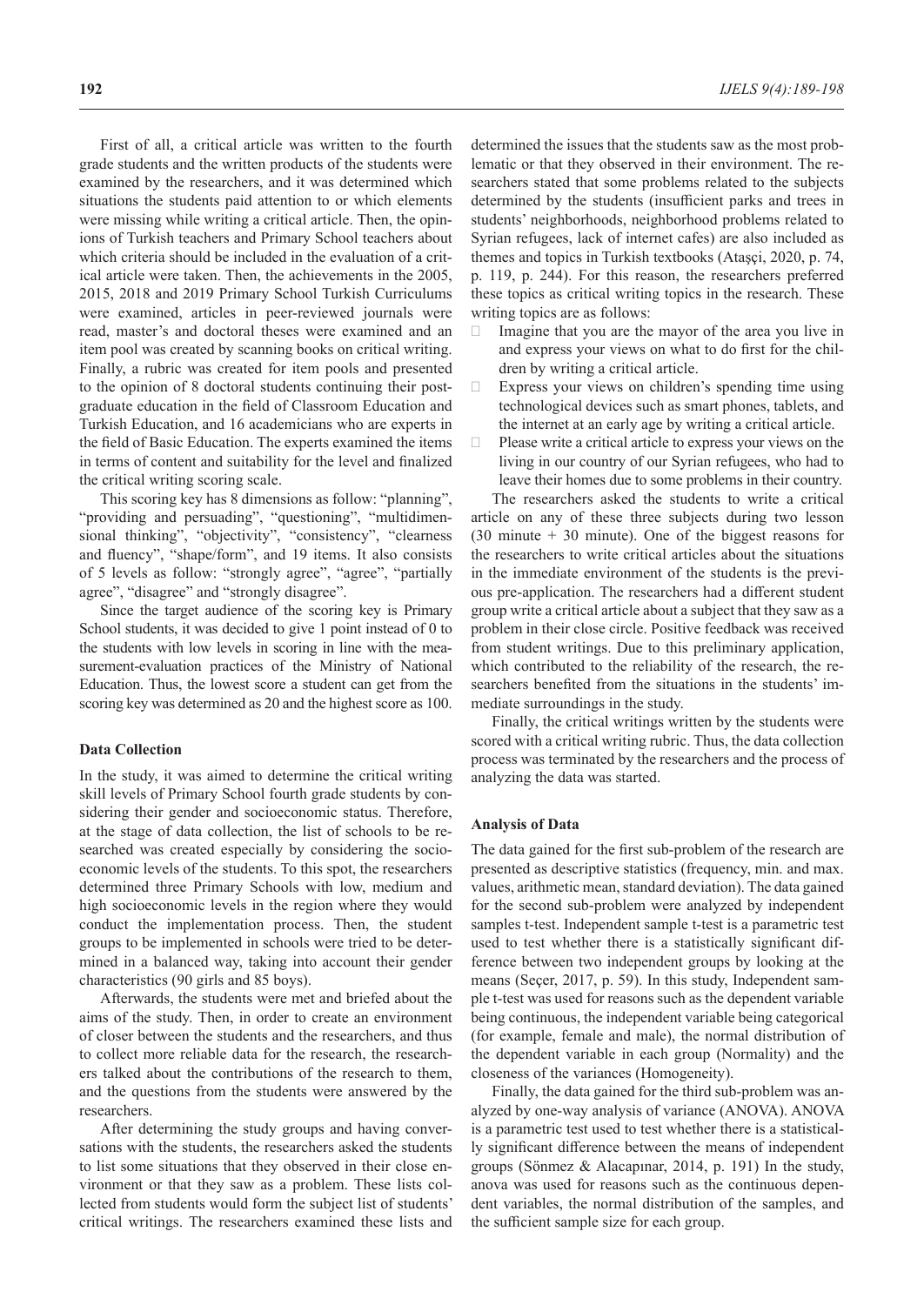### **FINDINGS**

In this section, the findings obtained in the scope of the data gained as a result of the research are given. Findings are presented in tables, taking into account the order of the sub-problems in the research.

#### **Findings Related to the First Research Question**

The first research question was, " What are the critical writing skill levels of Primary School fourth grade students?" The Findings related to the question are presented in Table 2.

In order to determine the critical writing skill levels of Primary School fourth grade students, a critical writing was written to the students and the written products were evaluated with a critical writing rubric. Findings regarding the evaluation results are presented in Table 2.

When Table 2 is examined, it is seen that the averages of stundents' scores in some dimensions are close to the minimum scores. For example, the minimum score in the planning dimension is 2, the maximum score is 7, and the average score is 3. 66. The minimum score for presenting evidence and persuading is 2, the maximum score is 6, and the average score is 3. 72. The minimum score obtained in the questioning dimension is 2, the maximum score is 6, and the average score is 3. 75. Similarly, the minimum score in the multidimensional thinking dimension is 3, the maximum score is 6, and the average score is 3. 88.

According to Table 2, it is seen that the mean scores of students in some dimensions are close to the mean of the minimum and maximum scores. For instance; the minimum score in the objectivity dimension is 3, the maximum score is 7, and the average score is 4. 06. In the consistency dimension, the minimum score is 3, the maximum score is 9, and the average score is 6. 40.

When Table 2 is examined, it is seen that the average scores of students in the dimensions of clarity and fluency and shape/form are close to the maximum scores. The minimum score in the openness and fluency dimension is 2, the maximum score is 4, and the average score is 3. 26. In the figure/form dimension, the minimum score is 2, the maximum score is 5, and the average score is 4. 15.

#### **Findings Regarding the Second Research Question**

The second Research Question was, "Do critical writing skill levels differ according to gender in Primary School fourth grade students?" Findings related to the question are presented in Table 3.

The results of the independent samples t-test indicated the differentiation of the critical writing skill levels of Primary School fourth grade students according to gender are presented in Table 3.

When Table 3 is examined, it is seen that the skill levels of female students  $(M=36, 76)$  are statistically significantly higher than the skill levels of male students  $(M=31.92)$  (p<. 05).

#### **Findings Regarding the Third Research Question**

The third Research Question was, " Docritical writing skill levels differ according to socioeconomic level in Primary School fourth grade students?" Findings related to the question are presented in Table 4.

The results of one-way analysis of variance (ANOVA), which was conducted to determine the differentiation of the critical writing skill levels of Primary School fourth grade students according to socioeconomic level, are given in Table 4.

According to Table 4, when the socioeconomic levels of the students are considered, it is seen that the highest average is obtained by the students with a high socioeconomic level  $(M = 39. 25)$ . This is followed by students with a medium socioeconomic level  $(M = 35, 72)$  and low socioeconomic status  $(M = 28.38)$ . When the results of the analysis were examined, it was determined that there was a statistically significant difference in the scores of the students according to the socioeconomic level (F=79. 846) ( $p$ < 000).

### **DISCUSSION AND CONCLUSION**

In the study, Primary School fourth grade students were asked to write critical writings and these writings were evaluated with the "Critical writing rubric" developed by the researchers. As a result of this evaluation, it was determined that the students scored below the average in the dimensions of presenting evidence and persuading, multidimensional thinking and questioning, which are the basis

**Table 2.** Descriptive Statistics of Students' Scores

| <b>Table 2.</b> Descriptive blatistics of blutteries beores |                         |     |                |     |                  |      |  |  |
|-------------------------------------------------------------|-------------------------|-----|----------------|-----|------------------|------|--|--|
| Category                                                    | <b>Dimension Points</b> | N   | min            | max | $\boldsymbol{M}$ | SD   |  |  |
| Planning                                                    | 10                      | 175 | $\overline{c}$ | 7   | 3.66             | 1.48 |  |  |
| Presenting evidence and persuading                          | 15                      | 175 | 2              | 6   | 3.72             | 0.79 |  |  |
| Questioning                                                 | 20                      | 175 | $\overline{c}$ | 6   | 3.75             | 0.80 |  |  |
| Multidimensional thinking                                   | 15                      | 175 | 2              | 6   | 3.88             | 0.91 |  |  |
| Objectivity                                                 | 15                      | 175 | 3              | 7   | 4.06             | 0.95 |  |  |
| Consistency                                                 | 15                      | 175 | 3              | 9   | 6.40             | 1.11 |  |  |
| Clarity and fluency                                         | 5                       | 175 | $\overline{c}$ | 4   | 3.26             | 1.52 |  |  |
| Shape/Format                                                | 5                       | 175 | $\overline{c}$ | 5   | 4.15             | 1.30 |  |  |
| <b>Total</b>                                                | 100                     | 175 |                |     | 32.88            |      |  |  |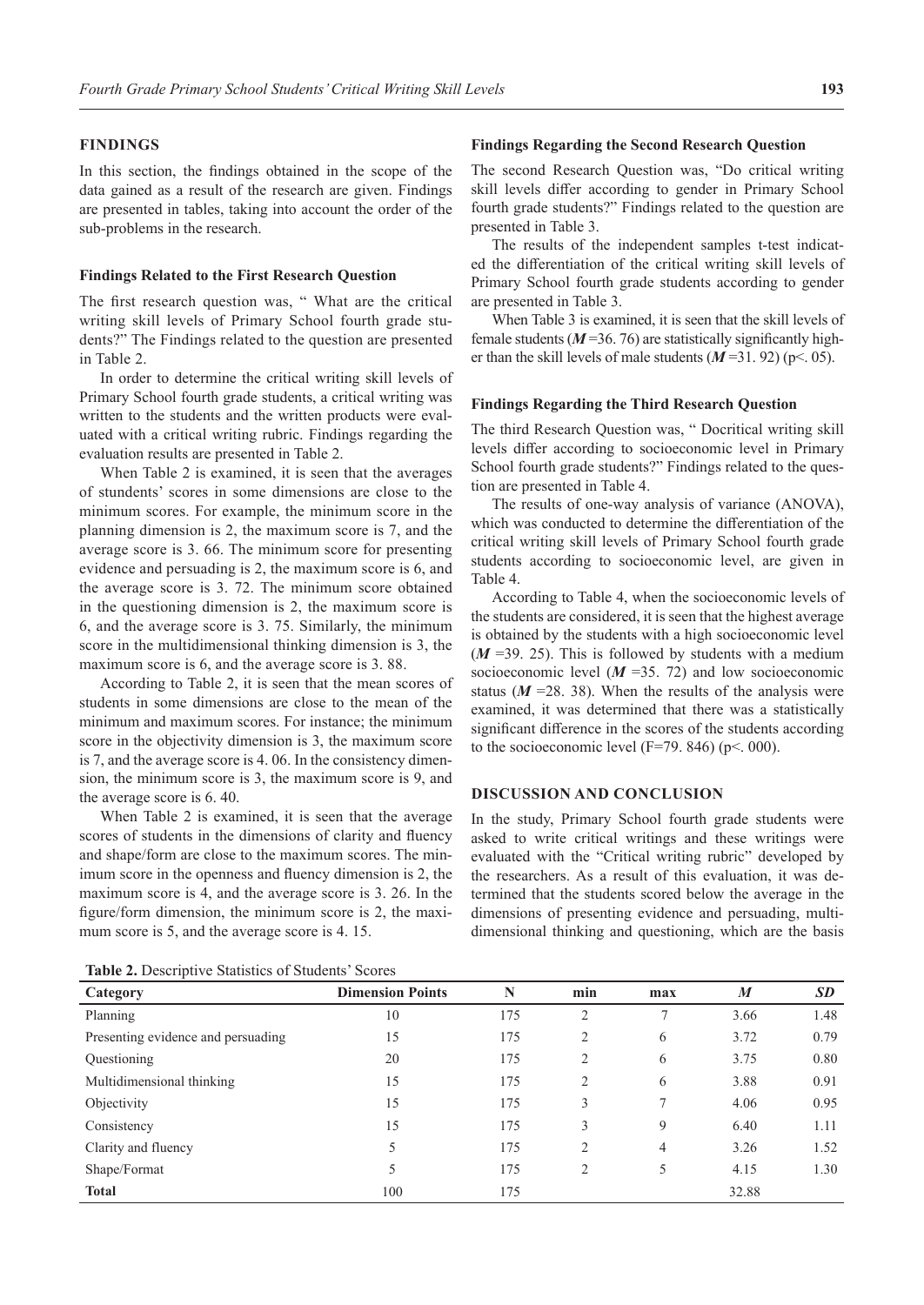of critical writing. Among the reasons for this situation; It can be shown that the achievements and activities related to critical writing are not included enough in Turkish Language Curriculum. Also, teachers do not allocate enough time for critical writing practices in Turkish language lessons. In addition, the fact that teachers do not have sufficient knowledge and equipment about critical writing and therefore the time allocated to critical writing cannot be spent productively can be expressed as another reason.

In the study, it was observed that the students scored below the average on the dimensions of inquiry and multidimensional thinking. This result is similar to the studies in the literature (Aktaş & Doğan, 2018; Gençtürk &Türkmen, 2007; Muşlu, 2008; Serin & Korkmaz, 2018) in which it was determined that students' questioning and multidimensional thinking skills were low. It can be accepted as a natural result that students with low questioning and multidimensional thinking skills have difficulties in critical writing.

In addition, Ekici (2017) stated that the education level of parents is among the factors that affect students' inquiry skills. Considering that most of the parents of the students who constitute the study group in this research have low and medium socioeconomic levels, it can be said that the students are unsuccessful in the questioning and multidimensional thinking dimensions of critical writing for this reason.

In addition, in the study, the students were not successful enough in the dimension of presenting evidence and persuading. When the literature is examined (Alan, 1994; Karabay, 2013; Kurland, 2000; Wallace & Wray, 2008), it is stated that the dimension of "presenting evidence and persuading" is an important element that is rarely used in other writing types and is specific to critical writing. The fact that the students in the study group did not do activities related to critical writing in the lessons may have caused them not to encounter the dimension of presenting evidence and persuading. This situation can be shown as one of the reasons why students are unsuccessful in this aspect of critical writing.

In line with the findings of the study, it was determined that the students scored above the average in terms of clarity and fluency, shape/form dimensions of critical writing. When the related literature is examined, there are studies (Calp, 2010; MONE, 2015; Raimes, 1993) on the need for a

**Table 3. Differences in Critical Writing Conditions by Gender**

| Gender |    | M     | SD   |      | D     |
|--------|----|-------|------|------|-------|
| Girl   | 90 | 36.76 | 5.70 | 5.19 | 0.000 |
| Boy    | 85 | 31.92 | 6.61 |      |       |

successful writing to be clear, clear, simple, effective and fluent in general. Additionally, it is seen that students use grammatical rules related to punctuation marks and spelling rules sought in the shape/form dimension of critical writing in other writing types as well (Akyol, 2008; Aydoğan &Koçak, 2003; Demirel &Şahinel, 2006; Göçer, 2005; MONE, 2015; MONE, 2018; Özbay, 2011; Parlatır, 2010). By that, it can be concluded that students' achievement above the average in terms of clarity and fluency, shape/format dimensions of critical writing may be due to the fact that students generally use these dimensions in all writing types.

In this study, it was determined that the critical writing skills of Primary School fourth grade students differed significantly in favor of female students according to the gender variable. When the related literature is examined, there is no study on the differentiation of critical writing skills according to the gender of the students. However, this result of the research is consistent with some study results in which gender has a positive effect on students' writing skills (Argamon et al., 2003; Arıcı & Ungan, 2008; Bahşi & Sis, 2019; Baş & Şahin, 2013; Daly, 1975; Demir, 2011; Deniz & Demir, 2020; Tüfekçioğlu, 2010) overlap. However, in the studies conducted by Tutal and Oral (2015, p. 113) and Worden and Boettcher (1990), it was concluded that the gender factor did not affect writing success. This result contradicts the conclusion of the study that gender has a positive effect on students' writing skills. Based on these results, By reason of girls and boys live different socialization processes (König, 1992), it can be said that they acquire different language forms and communication rules. Besides, it can be concluded that girls complete their language development earlier than boys (Ağın Haykır, 2012) and female students are more confident in writing than male students (Özonat, 2015), making female students more advantageous in writing. It can be said that this advantage puts female students ahead of male students in terms of using comprehension and expression skills in the education-teaching process.

In this study, it was determined that students with high socioeconomic status were more successful than students with low and medium level regarding the differentiation of critical writing skills of Primary School fourth grade students according to socioeconomic level. When the related literature is examined, there is no study on the differentiation of students' critical writing skills according to their socioeconomic status, but studies that have concluded that students' written expressions differ in favor of higher socioeconomic levels (Baş & Şahin, 2013; Çelik, 2012; Demir, 2011; Sallabaş, 2007; Temel & Katrancı, 2019; Yasul, 2014; Yılmaz, 2008). In addition, Huber (2010) states that the

**Table 4.** Differentiation of Critical Writing Situations by Socioeconomic Level

| <b>Socioeconomic</b> |     | M     | SS   | <b>SD</b> |        | D     | <b>Difference</b> |
|----------------------|-----|-------|------|-----------|--------|-------|-------------------|
| level                |     |       |      |           |        |       |                   |
| Low                  | 60  | 28.38 | 3.48 | 0.64976   | 79.846 | 0.000 | (medium-high)     |
| Medium               | 55  | 35.72 | 4.02 | 0.54084   |        |       | $(low - high)$    |
| High                 | 60  | 39.25 | 5.07 | 0.61359   |        |       | (low- medium)     |
| Total                | 175 | 33.44 | 5.72 |           |        |       |                   |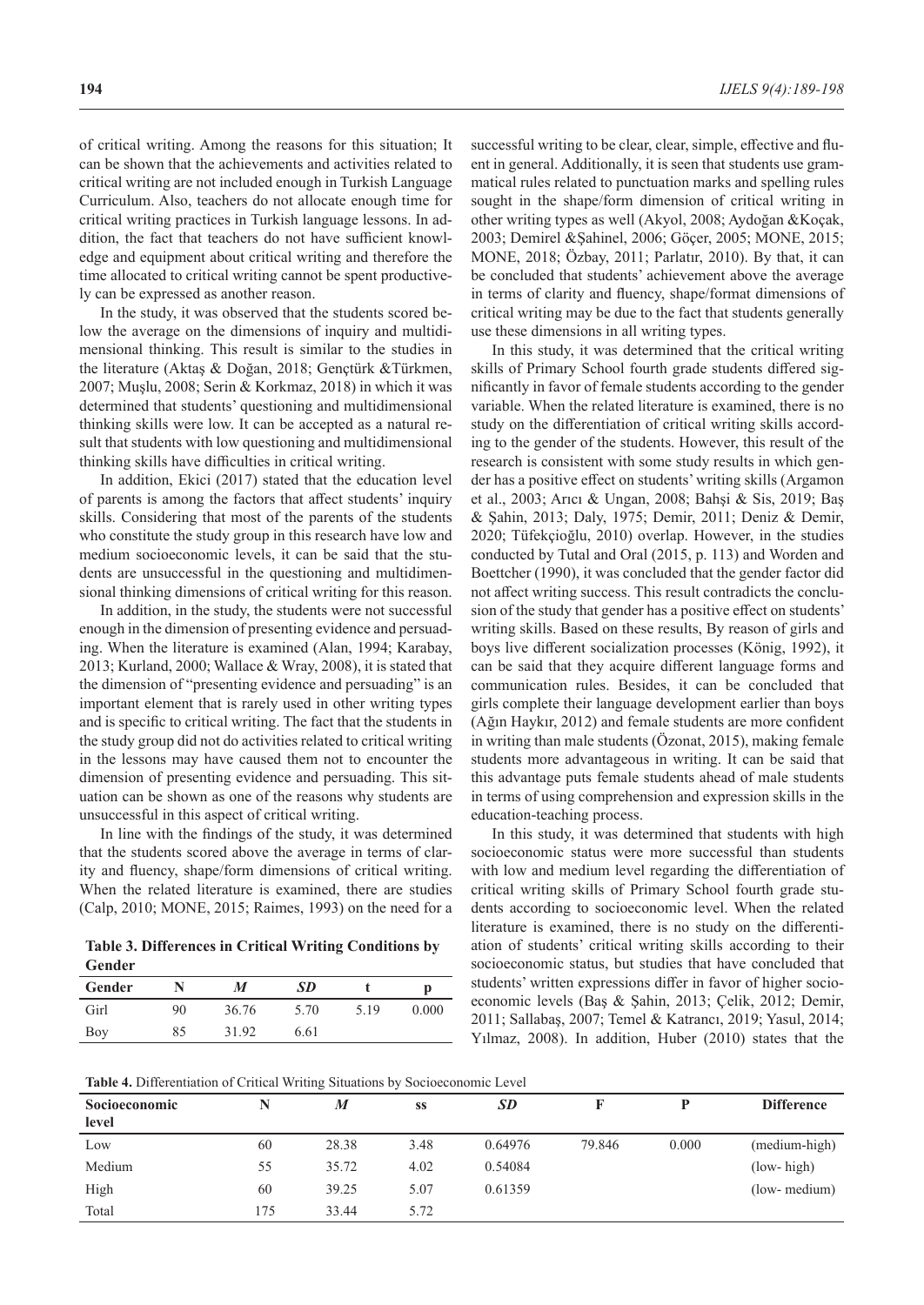environment in which students grow up affects their language development. Based on these results, it can be said that better education opportunities can be offered to children with the increase in the income level of the family, and this situation has a positive effect on the development of students' language skills (Başkan, 2019).

In summary in the study, it was determined that the critical writing skill levels of Primary School fourth grade students were generally low and it was concluded that the critical writing skill levels of female students were higher than male students. In addition, it was concluded that students' critical writing skills changed according to their socioeconomic status, and students with high socioeconomic status had higher critical writing skills than students with medium and low socioeconomic status.

### **Suggestions**

In this study, it was determined that the students had low skill levels about critical writing. Accordingly,

- $\Box$  First of all, teachers should be equipped with critical writing. For this, it is necessary to fill the gap with critical writing in the literature by experts and accelerate the articles and thesis studies on critical writing.
- The results of the studies carried out by the experts should be communicated to the teachers and the teachers should be informed about these results.
- $\Box$  In addition, in line with the results of these studies, the Turkish Language Curriculum should be updated and enriched with achievements and activities related to critical writing, sample critical writing texts should be added, and applications for critical writing studies should be increased.
- $\Box$  Course materials and publications including lesson plans and activity examples on how to do critical writing studies should be produced.
- · The study group of this research is Primary School fourth grade students. However, studies on critical writing can be done at different grade levels. Considering the similarity of the achievements in the Primary School third and fourth grade curricula, studies can be carried out especially at the third grade level of Primary School.
- $\Box$  In addition, in this study, the critical writing skills of Primary School students were tried to be developed with the self-regulated strategy development method. Studies can be conducted to improve students' critical writing skills with different methods and techniques.

### **REFERENCES**

- Ağın Haykır, H. (2012). *The relationship between reading comprehension skills and written expression skills of 6th, 7th and 8th grade primary school students* (Unpublished Master Thesis). Ahi Evran University, Social Sciences Institute, Kırşehir.
- Akınoğlu, O. (2001). *The effect of science teaching based on critical thinking skills on learning products* (Unpublished doctoral thesis). Hacettepe University, Institute of Social Sciences, Ankara.
- Aktaş, T., & Doğan, Ö. K. (2018). The effect of argument-based inquiry teaching on  $7<sup>th</sup>$  grade students' academic achievement and argumentation levels. *Journal of Mersin University Faculty of Education, 14*(2), 778-798.
- Akyol, H. (2001). *Turkish teaching methods*. Pegem Publishing.
- Akyol, H. (2008). *Turkish primary reading and writing teaching* (7<sup>th</sup> ed.). Pegem Publishing.
- Alan, Y. (1994). *Language and people*. TÖV Publishing.
- Argamon, S., Koppel, M., Fine, J., &Shimoni, A. R. (2003). Gender, genre, and writing style in formal written texts. *Text & Talk*, *23*(3), 321-346.
- Arıcı, A. F., & Ungan, S. (2008). Evaluation of written expression studies of primary school second level students from some aspects, *Dumlupınar* University *Journal of Social Sciences*, *20*, 317-328.
- Ataşçi, A. (2020). *Primary school Turkish-4 textbook.* Koza Publishing.
- Aydoğan, Y., & Koçak, N. (2003). Examination of the factors affecting the language development of preschool children. *Journal of National Education*, *159*, 76-81.
- Bahşi, N., & Sis, N. (2019). Variables that affect secondary school students' level of sentence, paragraph and text formation. *Journal of Mother Tongue Education, 7*(3), 553-573.
- Baş, G., & Şahin, C. (2013). Examination of primary school students' writing dispositions in terms of different variables. *Sakarya University Journal of Education*, *3*(1), 32-42.
- Başkan, A. (2019). Examination of seventh grade students' ability to write narrative texts in terms of various variables. *Abant İzzet Baysal University Journal of the Faculty of Education*, *19*(2), 453-467.
- Beyer, B. K. (1983). Common Sense about teaching thinking skills. *Educational Leadership*, *41*(3), 44-49.
- Byrne, D. (1988). *Teaching writing skills*. Longman.
- Calp, M. (2010). *Teaching Turkish as a special education field*. Şükran Calp (Ed.). Nobel Publishing.
- Coşkun, E. (2014). Writing training. In A. Kırkkılıç, & H. Akyol, (Ed.), *Turkish teaching in primary education* (pp. 49- 91). Pegem Akademi Publishing.
- Covey, S. R. (2006). *Seven habits of effective people.* Osman & Filiz Nayır Deniztekin (Trans.). (29<sup>th</sup> ed.). Varlık Publishing.
- Creswell, J. W. (2012). *Introduction to mixed methods research.* Mustafa Sözbilir (Trans.). Pegem Akademi Publishing.
- Çelik, M. E. (2012). Evaluation of primary school eighth grade students› written expression skills in terms of different variables. *Turkology Studies*, *32*(32), 13-31.
- Dal, S. (2015). *Critical Literacy Practices in Primary 5th Grade Turkish Lesson: An Action Research* (Unpublished doctoral thesis). Institute of Education Sciences, Eskişehir.
- Daly, J., & Miller, M. (1975). The empirical development of an instrument to measure writing apprehension. *Research in The Teaching of English*, *9*(3), 242-249.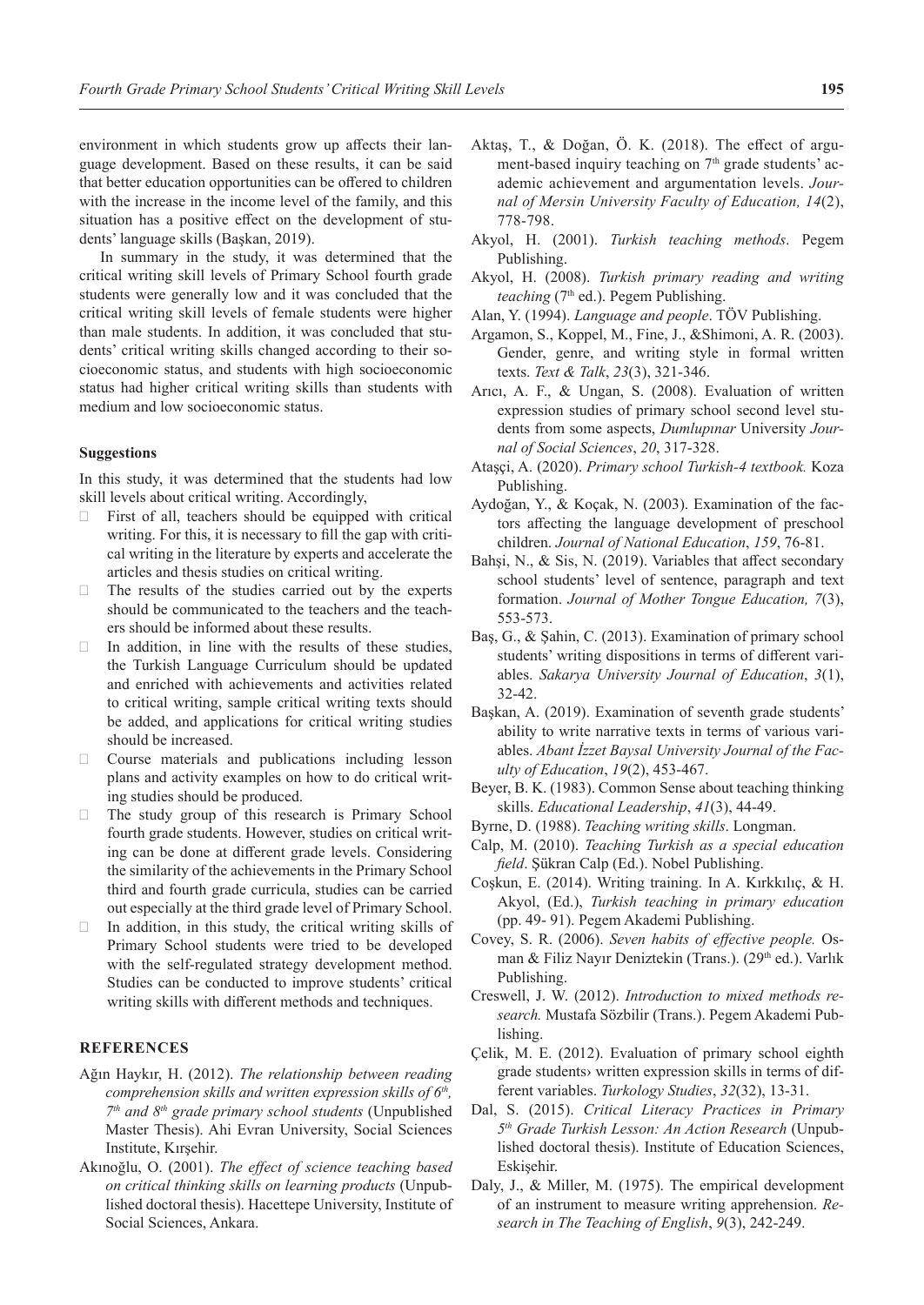- Demir, T. (2011). *Evaluation of the relationship between primary school students' creative writing skills and their perception of writing self-efficacy and achievement goal orientation types* (Unpublished Doctoral Thesis). Gazi University, Institute of Educational Sciences, Ankara.
- Demirel, Ö. (2003). *Turkish teaching*. Pegem Akademi Publishing.
- Demirel, Ö., & Şahinel, M. (2006). *Teaching Turkish for Turkish and classroom teachers. (7th Edition).* Pegem Akademi Publishing.
- Deniz, H., & Demir, S. (2020). The relationship between students' writing anxiety and their writing disposition. *Journal of Erzincan University Faculty of Education*, *22*(1), 124-144.
- Ekici, D. İ. (2017). Examining the factors affecting secondary school students' perceptions of scientific inquiry skills. *Kastamonu Journal of Education*, *25*(2), 497-516.
- Espin, C. A., Weissenburger, J. W., & Benson, B. J. (2004). Assessing the writing performance of students in special education*. Exceptionality*, *12*(1), 55-66.
- Evans, J. (2001). Introduction: learning and teaching the complexities of writing. In Janet Evans (Ed.), *writing in the elementary classroom: A reconsideration.* Heinemann.
- Flower, L., & Hayes J. R. (1981). A cognitive process theory of writing. *College Composition and Communitation, 32*(4), 365- 387.
- Gençtürk, H. A., & Türkmen, L. (2007). A study on inquiry method and effectiveness in primary school 4<sup>th</sup> grade science lesson. *Journal of Gazi University Gazi Education Faculty*, *27*(1), 277-292.
- Graham, S., & Harris, K. R. (2000). The role of self-regulation and transcription skills in writing and writing development. *Educational Psychologist*, *35*(1), 3-12.
- Göçer, A. (2005). *Measurement and evaluation in Turkish teaching at the second level of primary education* (Unpublished Doctoral Thesis). Atatürk University, Institute of Social Sciences, Erzurum.
- Göçer, A. (2010). Writing education in Turkish teaching. *Journal of International Social Research*, *3*(12), 178-195.
- Güney, N. (2016). Teachers' thoughts on writing education. *International Journal of Turkish Literature, Culture and Education (TEKE)*, *5*(2), 970-985.
- Harris, K. R., Graham, S., Mason, L. H., & Saddler, B. (2002). Developing self-regulated writers. *Theory into Practice*, *41*(2), 110-115.
- Huber, E. (2010). The Effect of Communication skill on language skill. *Language Journal*, *135*, 7-21.
- Karabay, A. (2013). The effect of critical writing education on the writing academic achievement and critical writing levels of Turkish teacher candidates. *Turkish Studies*, *8*(9), 1729-1743.
- Karaca, S. (2019). *Evaluation of written expression skills of secondary school students. Eleşkirt/Ağrı example* (Unpublished PhD Thesis). Ağrı İbrahim Çeçen University, Institute of Social Sciences, Ağrı.
- Karasar, N. (2012). *Scientific research method*. Nobel Publishing.
- Karatay, H. (2011). *Writing training.* Pegem Akademi Publishing.
- Kılınç, A., &Tok, M. (2012). Teaching Turkish as a foreign language. In A. Kılınç, & A. Şahin (Eds.), *Teaching Turkish as a foreign language* (pp. 255-280). Pegem Akademi Publishing.
- König, G. (1992). Language and gender: Language use by men and women. *Journal of Linguistic Studies*, *3,* 25-35.
- Kurland, D. (2021). *Critical Reading v. Critical Thinking.*  Retreived on 04.02.2021 from http://www.criticalreading.com/critical\_reading\_thinking.html
- MONE. (2005). *Elementary Turkish lesson curriculum and guide (grades 1-5).* Directorate of State Books.
- MONE. (2006). *Elementary Turkish lesson curriculum and guide (6, 7, 8th grades).* Directorate of State Books.
- MONE. (2015). *Turkish lesson curriculum. Ministry of National Education Publications.*
- MONE. (2018). *Turkish lesson curriculum. Ministry of National Education Publications.*
- Özbay, M. (2011). *Writing training*. Pegem Akademi Publishing.
- Özonat, Z. (2015). Eighth grade students› perceptions of writing self-efficacy. *Erzincan University Journal of Social Sciences Institute*, *19*(2), 453-467.
- Parlatır, İ. (2010). Punctuation marks and abbreviations. (Commission) *in Turkish language and composition*  (pp. 315- 358). Ekin Publishing.
- Paul, R., &Elder, L. (2005). Critical thinking and the art of substantive writing (Part I). *Journal of Developmental Education, 29*(1), 40-41.
- Potur, Ö. (2014). Critical literacy in Turkish lessons. *Journal of Mother Tongue Education, 2*(4), 32-49.
- Raimes, A. (1983). *Techniques in teaching writing*. New York: Oxford University Press.
- Sallabaş, M. E. (2007). *The level of achievement of primary school fifth grade students' gains in expressing themselves in writing* (Unpublished Master's Thesis). Gazi University, Institute of Educational Sciences*,* Ankara.
- Seçer, İ. (2017). *Practical data analysis with SPSS and LIS-REL.* Anı Publishing.
- Serin, M. K., & Korkmaz, İ. (2018). The effect of metacognitive inquiry-based teaching in collaborative environments on mathematical problem solving skills of primary school 4th grade students. *Elementary Education Online*, *17*(2), 510-531.
- Söylemez, Y. (2015). *Developing critical basic language skills scales for secondary school students.* Unpublished doctoral thesis. Ataturk University Institute of Educational Sciences, *Erzurum*.
- Sönmez, V., & Alacapınar, F. (2014). *Scientific Research Methods.* Anı Publishing.
- Tekşan, K. (2013). *Writing training*. Kriter Publisher.
- Temel, S., & Katrancı, M. (2019). The relationship between primary school students' written expression skills, their attitudes towards writing and their writing anxiety. *Eurasian Journal of International Studies, 7*(17), 322-356.
- Temizkan, M. (2014). *Creative writing process.* Pegem Akademi Publishing.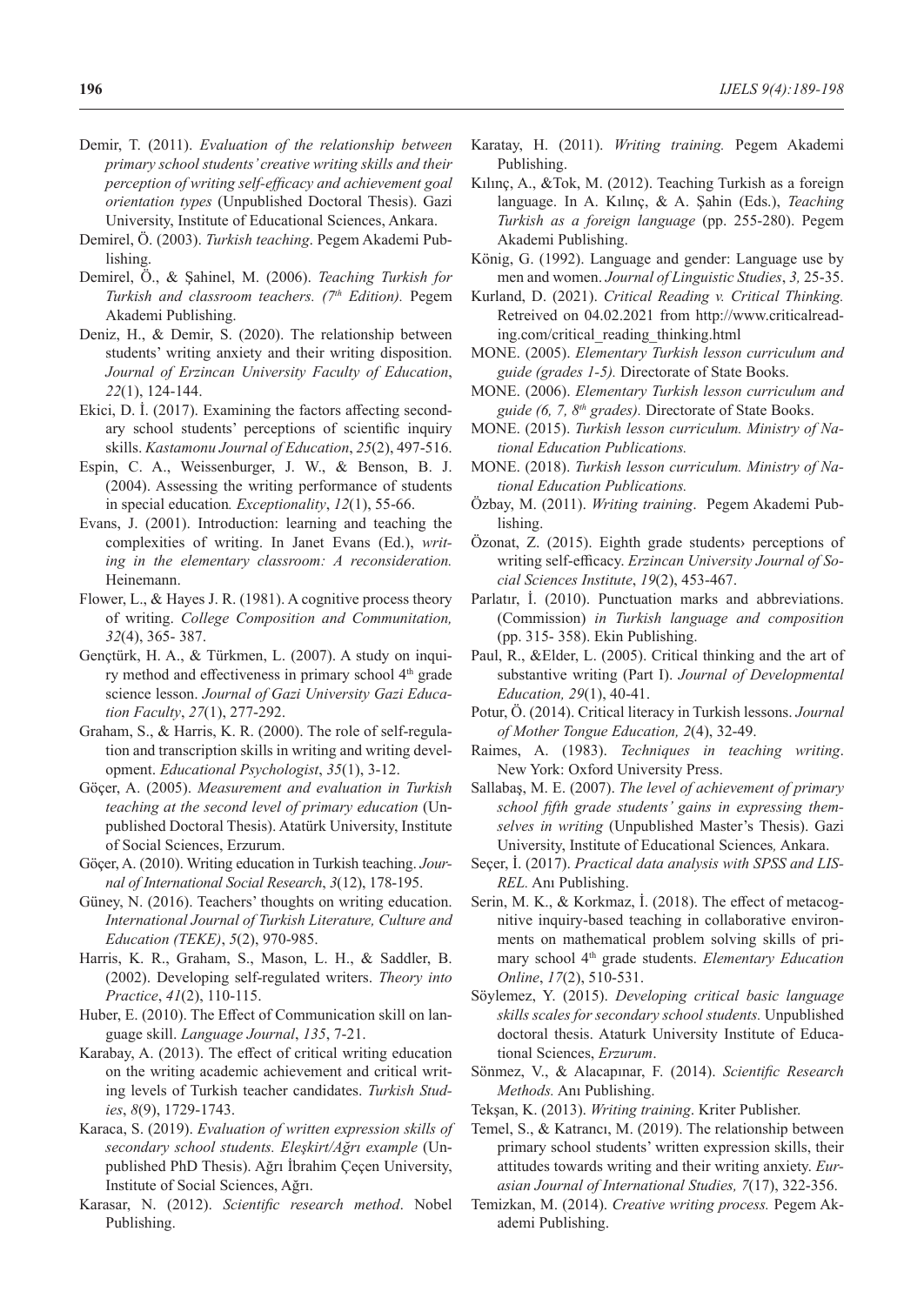- Tiryaki, E. N. (2021). Curriculum proposal for teaching critical writing in the context of argumentative writing. *RumeliDE Journal of Language and Literature Studies, 23*, 153-166.
- Topçuoğlu Ünal, F., &Tekin, M. T. (2013). Metaphorical perceptions of Turkish teacher candidates about critical writing. *Turkish Studies*, *8*(13), 1595-1607.
- Tutal, Ö., & Oral, B. (2015). The effect of school starting age on literacy achievement in primary literacy learning. *Journal of Dicle University Ziya Gökalp Faculty of Education*, *24*, 96-121.
- Tüfekçioğlu, B. (2010). Examination of writing skill in terms of some variables. *Language Journal*,*149*, 30-45.
- Uzun, Y., & Sünter, M. (2020). The Effect of Argumentative Text Writing on Students' Writing Skills, Critical Thinking, Attitudes towards Writing and Persistence. *Journal of Mother Tongue Education,8*(1), 157-169.
- Ünalan, Ş. (2006). *Turkish teaching*. (3rd ed.). Nobel Publications.
- Wallace, M., & Wray, A. (2008). *Critical reading and writing for postgraduates.* Sage Publications.
- Worden, P.E., &Boettcher, W. (1990). Young Children's Acquisition of Alphabet Knowledge. *Journal of Reading Behavior, 22*(3), 277-295.
- Varlı, B., & Sağır, Ş. U. (2019). The effect of inquiry-based instruction on middle school students' science achievement, inquiry perception and metacognitive awareness. *Journal of Gazi University Gazi Education Faculty, 39*(2), 703-725.
- Yalçın, S. D. (1998). A new research area in writing education: creative writing. *Turkish Language Teaching and Education Symposium Proceedings*,145-152. AU TÖMER Gaziantep Branch Publication.
- Yasul, A. F. (2014). *Evaluation of the narrative text writing skills of the 4th grade primary school students (Sample of the central district of Muş province)* (Unpublished Master Thesis). İnönü University, Institute of Educational Sciences, Malatya.
- Yılmaz, S. K. (2008). *Narrative text writing skills of primary school sixth grade students* (Unpublished Master Thesis). Gazi University, Institute of Educational Sciences, Ankara.